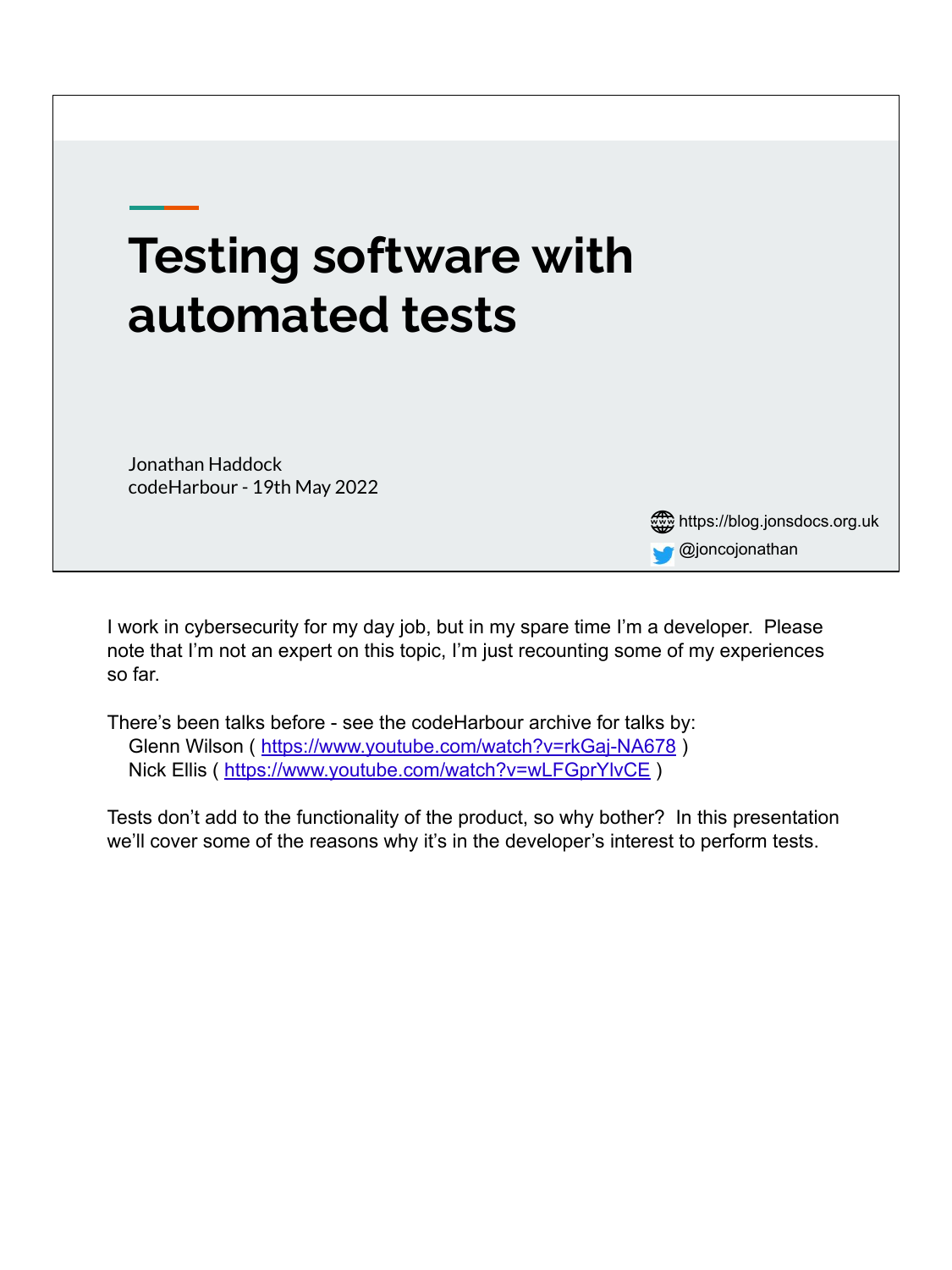### **Why test?**

- Makes sure your code does what you intend
	- Functional tests
- Checks you've built the right thing
	- Acceptance tests
- Confirms if your change has just broken something
	- It happens!
- Helps find security issues
	- I speak from experience....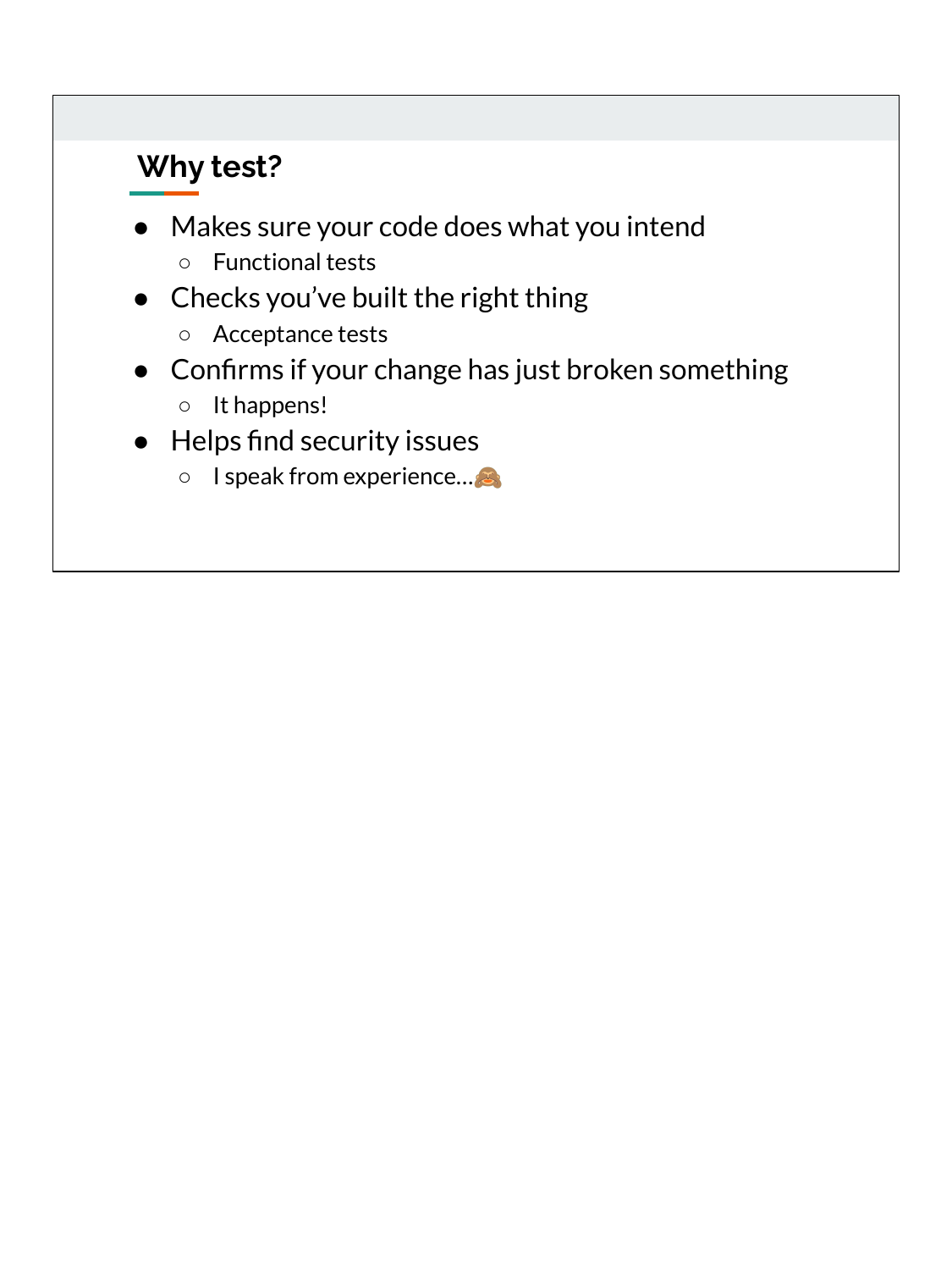#### **The problem**

- Testing software by hand takes time...
	- Is this option on screen?
	- What happens if I click this?...
- ...and doesn't scale
	- After every change!

Initially I would test all of my application by hand. This wasn't too bad at the beginning, just a few pages and operations, but as projects grow that simply doesn't scale. For user facing elements, getting a human to test is still a good idea at the acceptance testing stage (e.g. sign off by your client). The client might want some tweaks to the look of the system. Up until that point though automated tests can be incredibly beneficial.

Given that any change can break something, even something unrelated, it's worth running your tests again before deployment.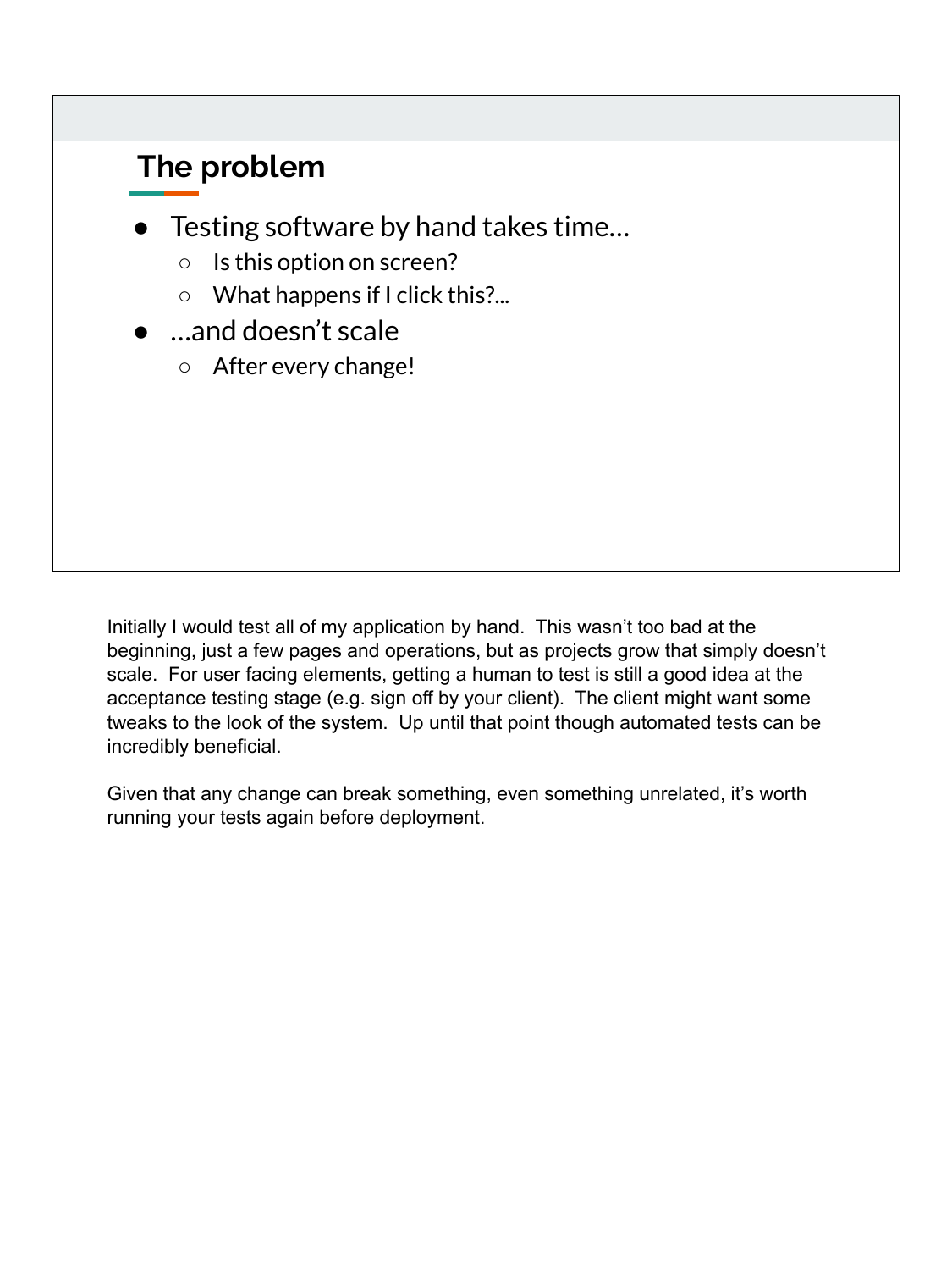

Glenn did a good talk on testing types, so I won't cover this in detail here. Do go check out his talk in the Code Harbour archive.

For this talk, I'm not interested in checks that your code meets a desired style. Your Integrated Development Environment (IDE) can almost certainly do that for you though.

Functional checks the code does what's expected. Acceptance checks the right product was built.

I'm focusing on functional.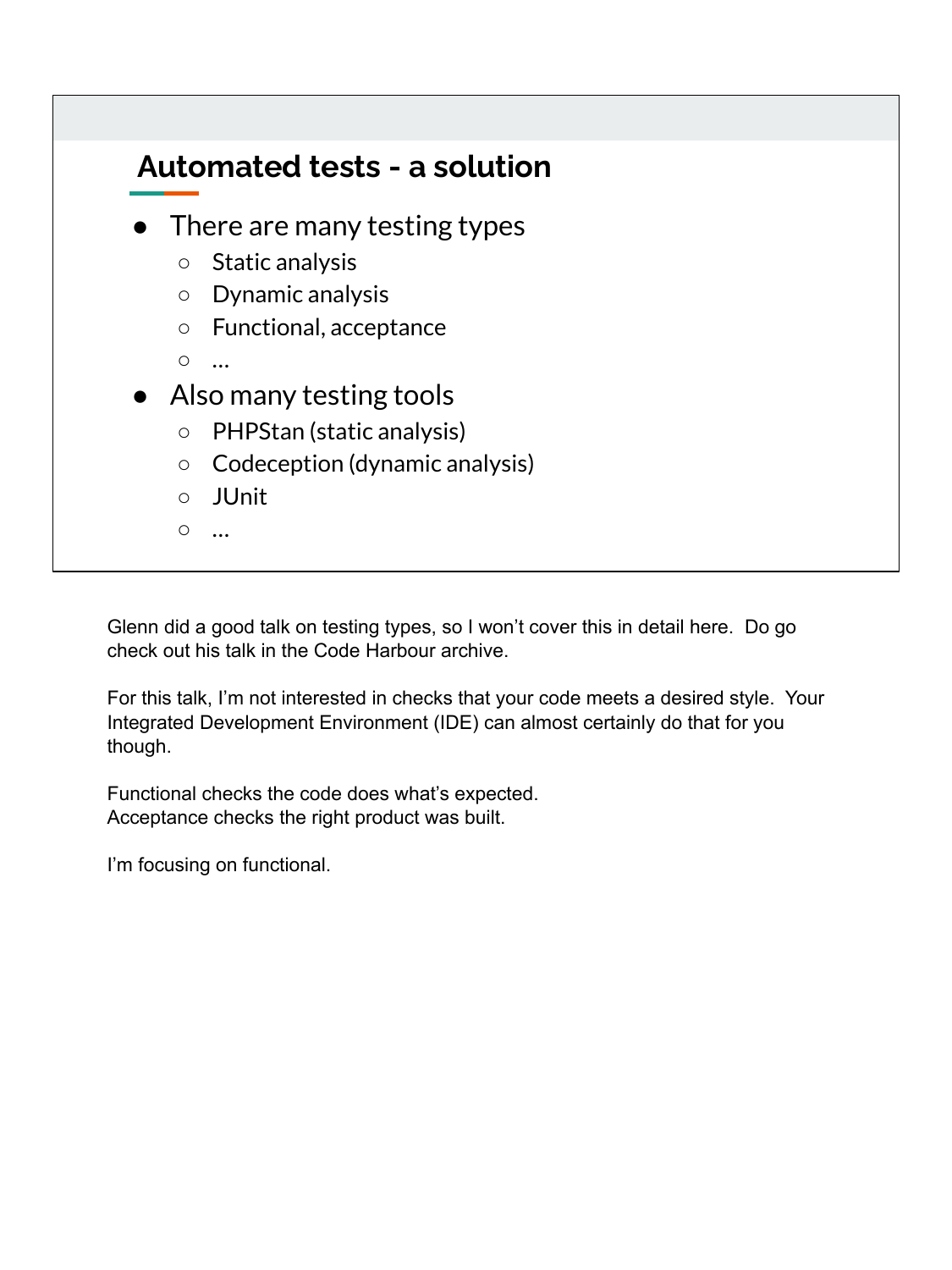

There's probably a test framework for your programming language of choice, it's just a case of learning how to use it. As we'll see during this talk, it's worth investing some time to learn.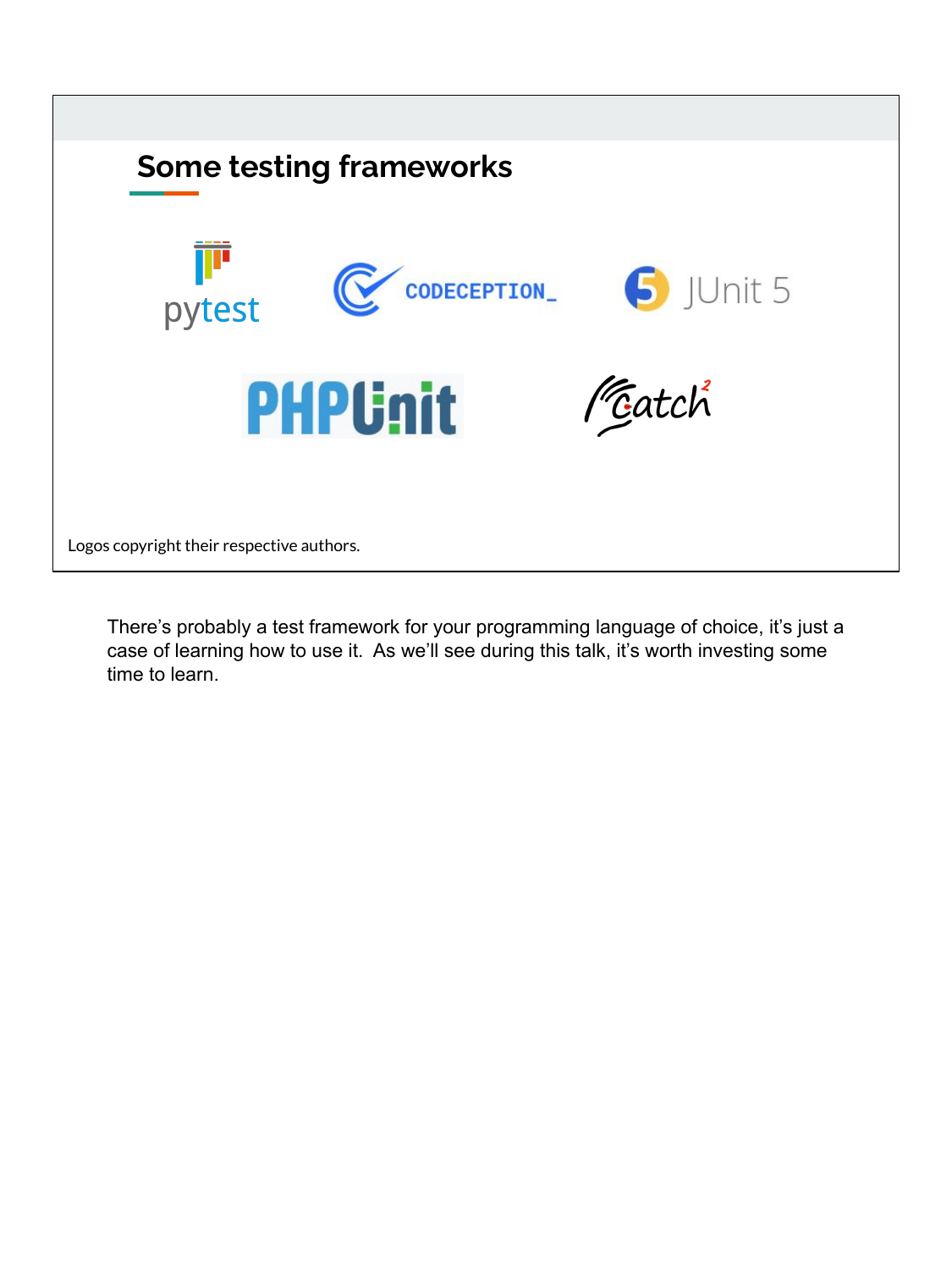## **I'm using PHP: Codeception, pcov and Yii2**

- Most of my development is in PHP
- I've used Yii for a long time
- Codeception supports Yii2
- $\bullet$  pcov is a code coverage driver
- The PHPStorm IDE integrates with Codeception, so tests can be easily run from the IDE if desired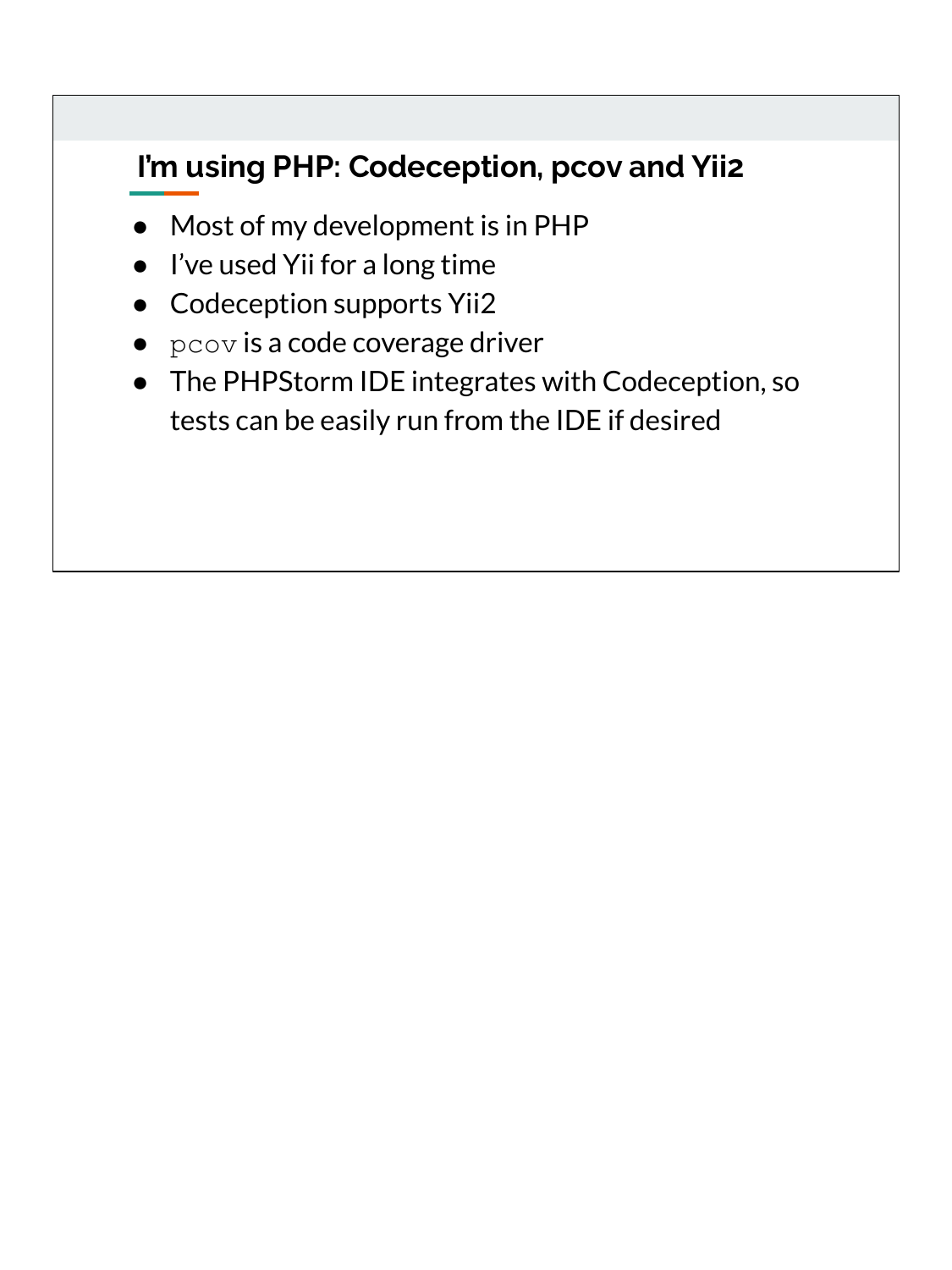#### **When do you write the tests?**

- After your code?
	- Are you then testing what you know you've developed?
- Before you code?
	- Test driven development
	- More likely to test required outcomes
	- An initial test run should fail no code yet
		- If it passes, something is wrong

Personally I do a bit of both - a rebel!

There's a risk that if you write your tests after the code that you'll run out of time and never write the tests. This is particularly true if you're following a waterfall development model, which generally places testing towards the end of a project. It's also possible to introduce bias in your tests: "I know the system works this way, so if I write my test like this it will pass". You may not intend to write a biased test, but it could happen.

Writing your tests before your code requires some form of specification to test against. Once the test is written the test suite should be run and your new tests *should* fail because there's no code written for that feature yet. If the test passes then either you've written a bad test, or someone has already written the code (maybe a colleague, maybe you and you just forgot). Once the code is written, running the tests again should pass.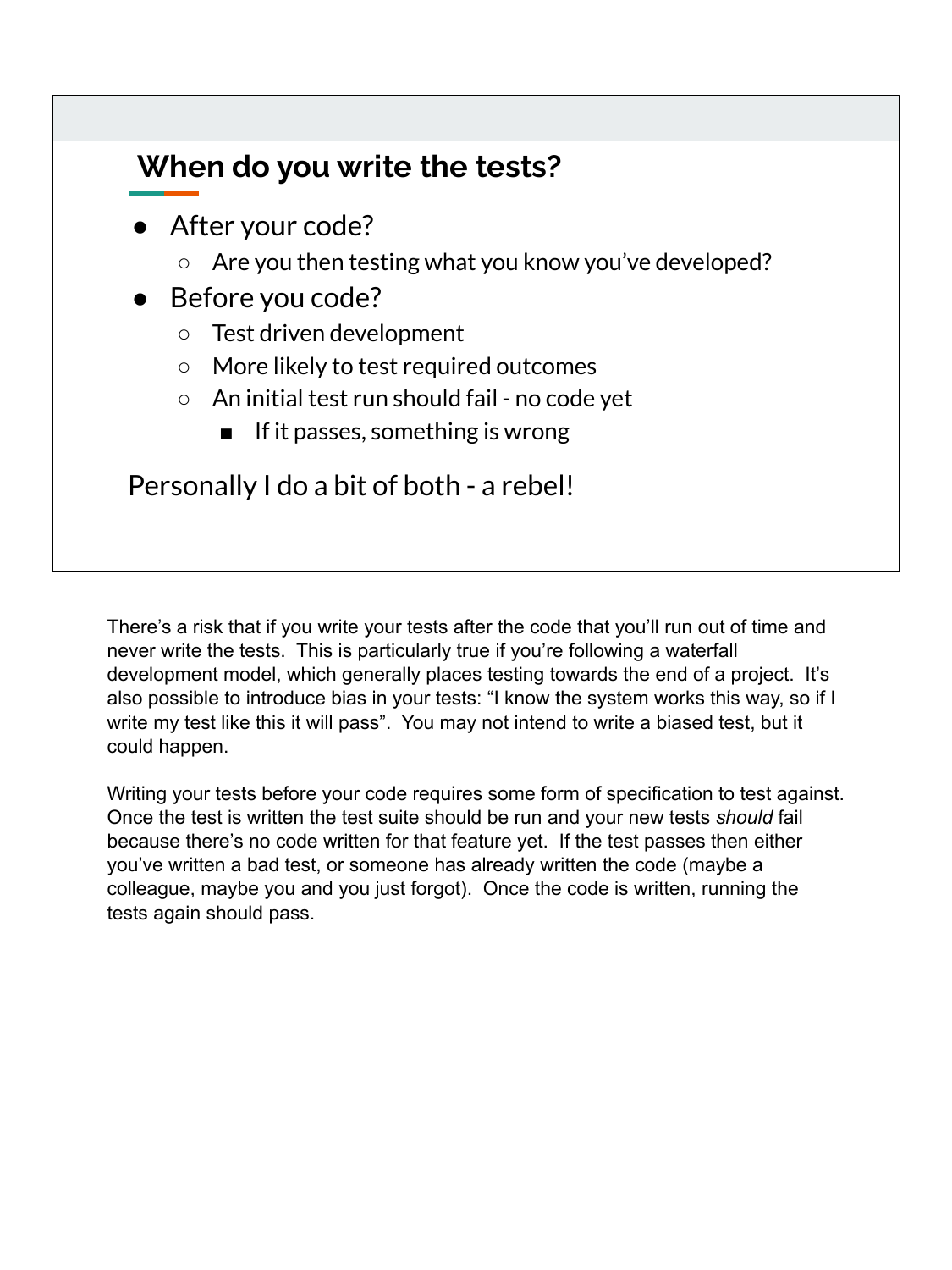

Naming things is hard! The test "prevent anonymous creating of tag" probably be renamed to "confirm anonymous users cannot create tags".

First this test users a helper function (enableSetting) to enable a setting - using a helper function saves duplicate code.

amOnPage directs the test tool to go to the page for creating tags.

The test tool checks it cannot see the text "Create Tag", which is present at the top of the tag creation form.

Finally the tool checks that "eVitabu password" can be seen, as that's from the login screen.

Absolutely this test could be expanded to be more specific (checking there's no tag creation form, confirming the password field is on the login page), but for my immediate purposes this is sufficient.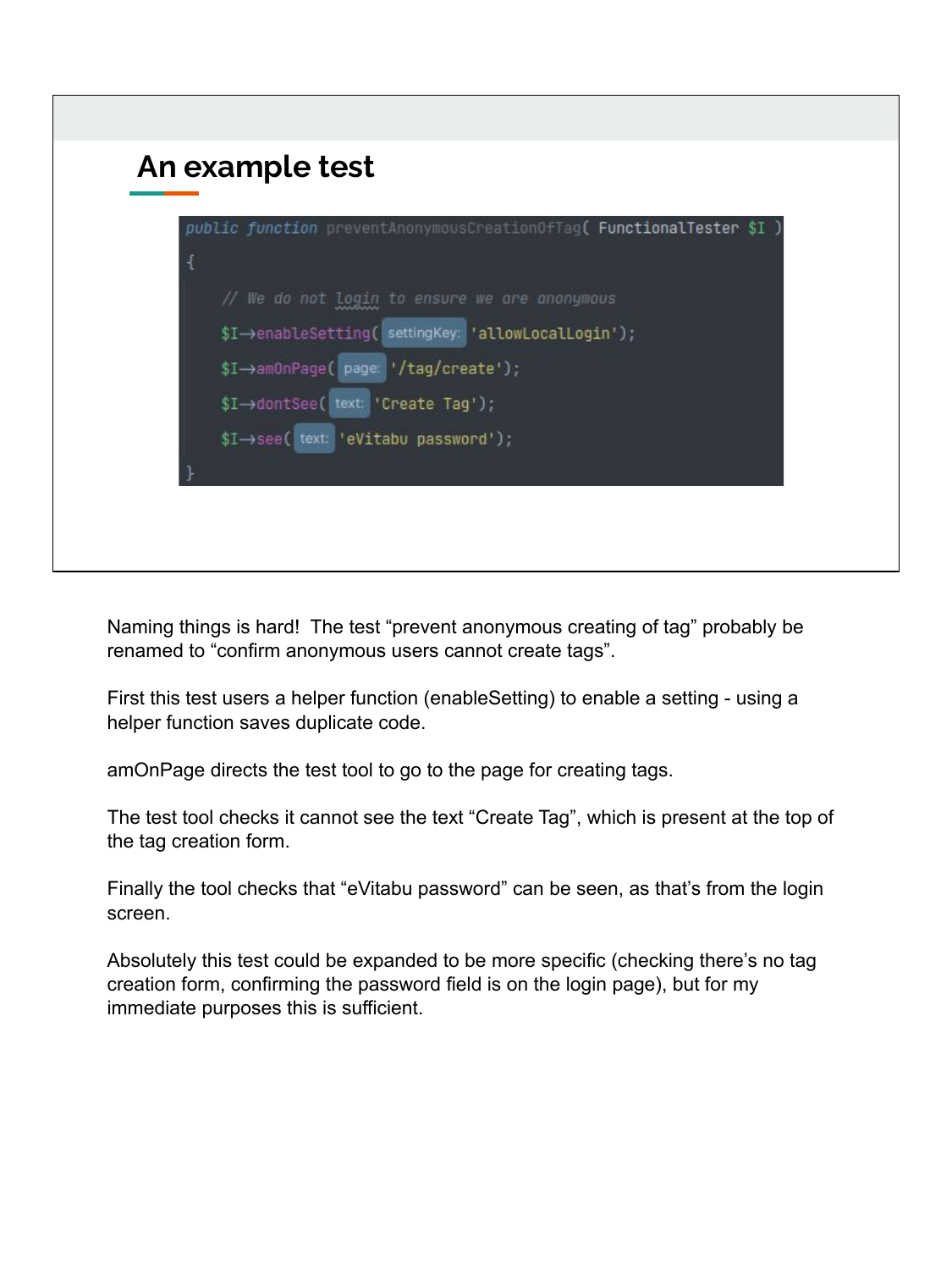| <b>E</b> TagCest » Prevent anonymous creation of tag 0.02s                                                                          |                                                                                                                               |
|-------------------------------------------------------------------------------------------------------------------------------------|-------------------------------------------------------------------------------------------------------------------------------|
| + I enable setting "allowLocalLogin"                                                                                                |                                                                                                                               |
| I am on page "/tag/create"                                                                                                          |                                                                                                                               |
| I don't see "Create Tag"                                                                                                            |                                                                                                                               |
| Failed asserting that on page /tag/create<br>policy   Terms of service   Security APF Website<br>--> does not contain "Create Tag". | --> Create Tag eVitabu Login Home Tags Create Tag Create Tag Name Keywords Create © African Pastors Fellowship 2022   Privacy |
| See HTML snapshot of a failed page                                                                                                  |                                                                                                                               |

Codeception can output the results to your terminal, showing a count of tests that passed and failed or the step that failed. Personally I like to use the HTML reports that it produces. This shows the result of a failed test (the one we just saw).

The first two steps (enabling a setting and moving to the tag creation page) passed. Step three - "I don't see *create tag*" - failed, as that text was visible on the page.

Clicking the link to the HTML snapshot lets us see what was on showing in the browser at that time.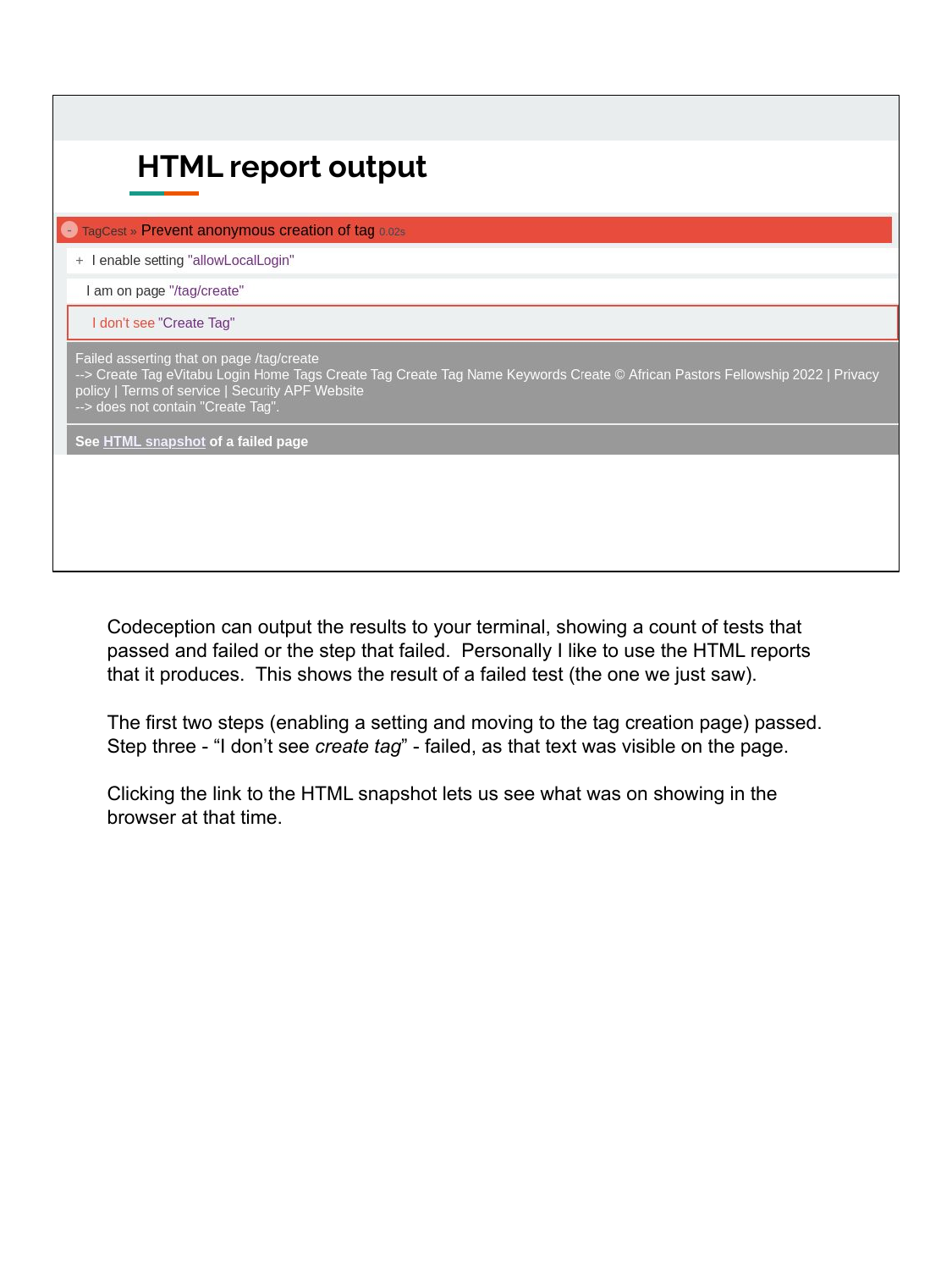| <b>Looking at the failed test</b>                                                |
|----------------------------------------------------------------------------------|
| $eV$ itabu $\Box$                                                                |
| • Login                                                                          |
| 1. Home<br>2. Tags<br>3. Create Tag                                              |
| <b>Create Tag</b>                                                                |
| Name                                                                             |
| Keywords                                                                         |
| Create                                                                           |
| © African Pastors Fellowship 2022   Privacy policy   Terms of service   Security |
|                                                                                  |

Note there's no CSS or Javascript included in the snapshot, just a skeleton view. From here we've got a lot more information to see what actually happened.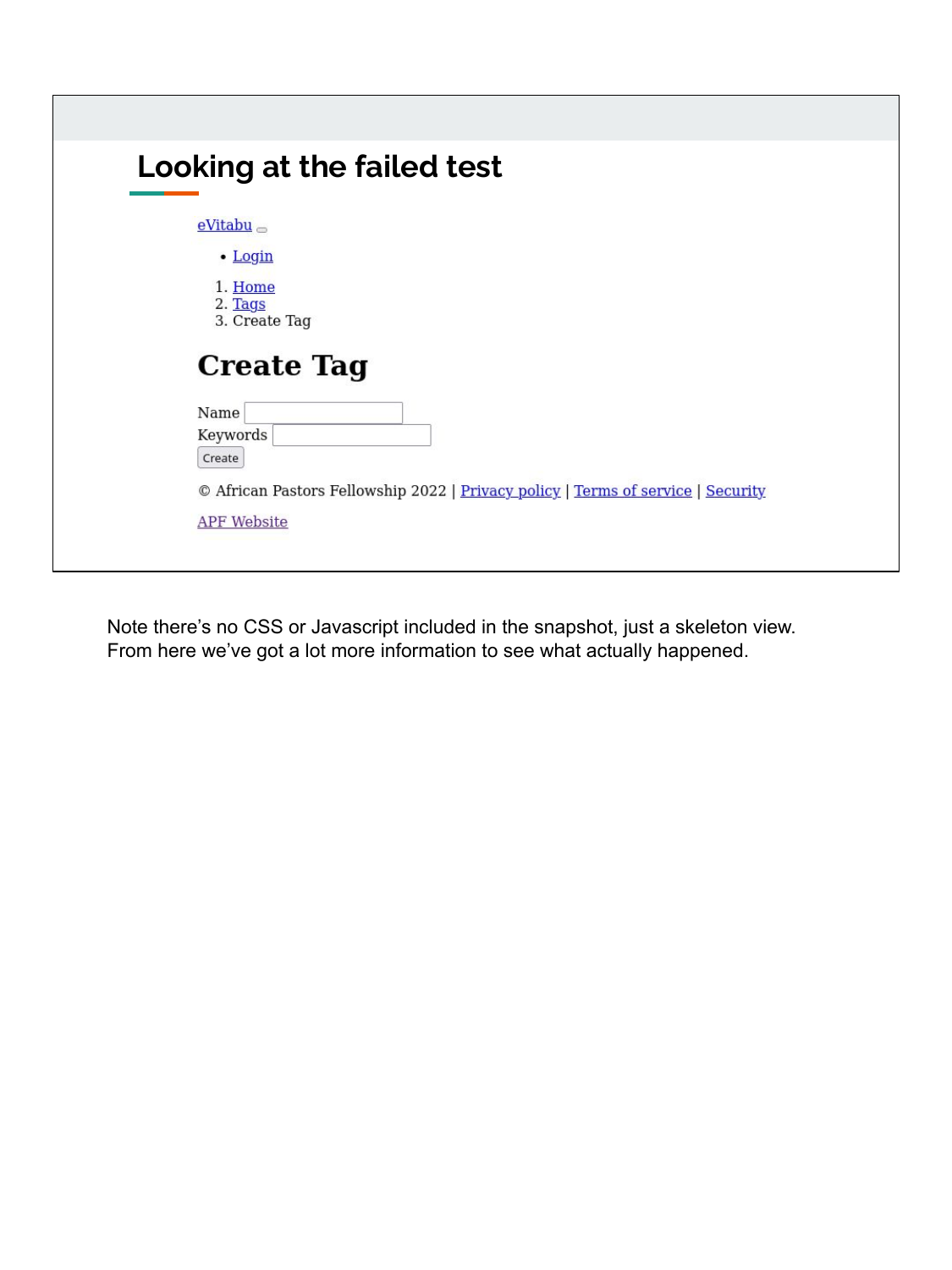#### **Identifying security concerns**

That example test looked to check if anonymous access to an admin function was possible…

… it was.

Had the test not been present, that authentication bypass would have gone unnoticed!

As developers it's our job to write secure code to protect both the interests of the organisation and the individuals whose data we're storing. While automated tests are not a substitute for a web application penetration test, they are a good way to identify and fix problems before independent testers are consulted. This saves money  $\langle \cdot \rangle$ . Automated tests demonstrate mature development practices, and including security focused tests can help reassure auditors and investors that things are being done properly.

The previous slide showed a failed test for checking anonymous users couldn't create tags. I actually broke the authentication item of the application to get that result, as it had previously been fixed. After reverting my intentional sabotage I ran my tests again to make 100% certain I had not introduced a vulnerability.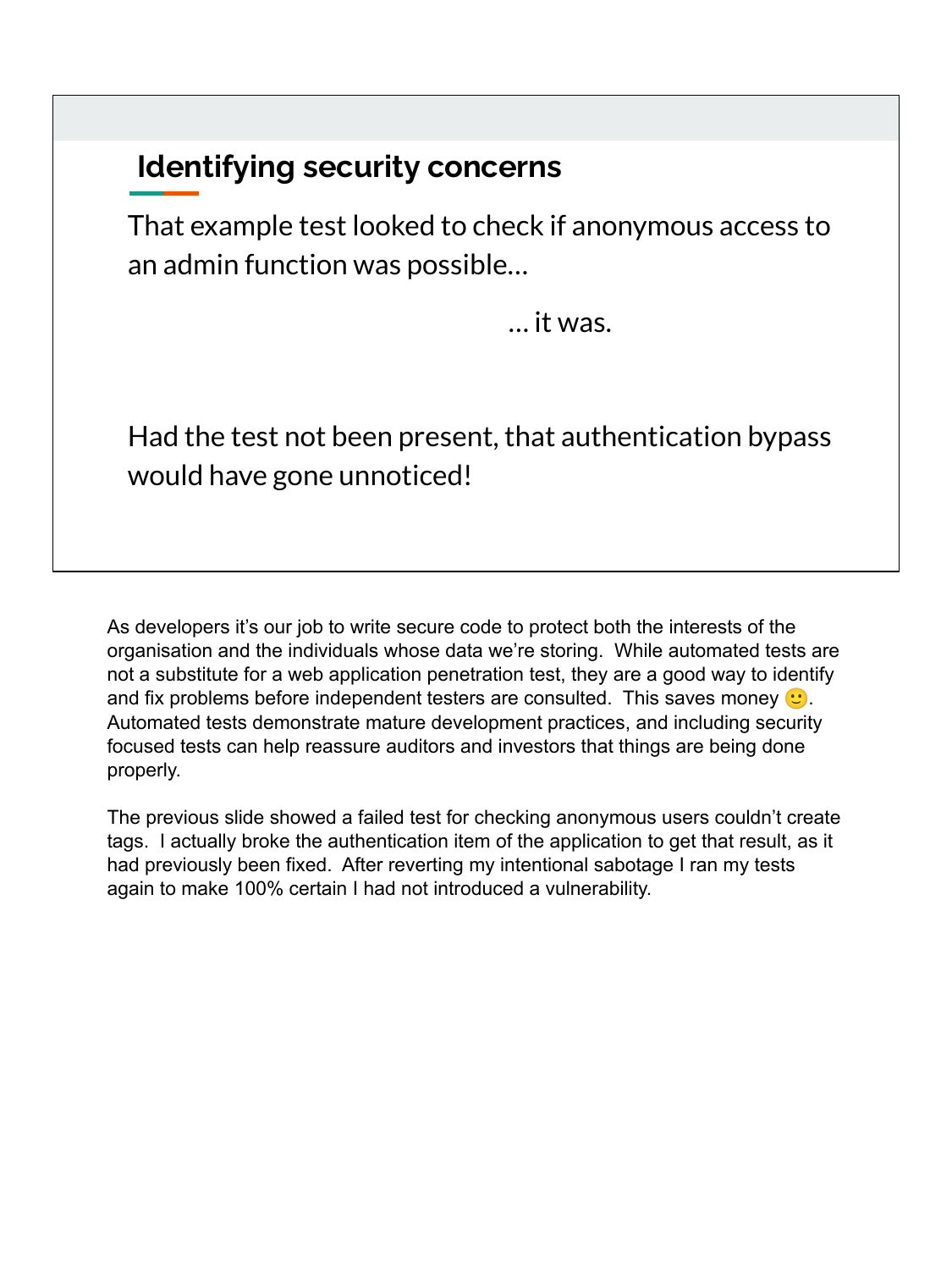### **Running tests, in any order**

- Configurable
- $\bullet$  Each run of the test suite runs them in a random order
- Confirms tests don't depend on one another

Codeception can be configured to run all database operations within transactions, meaning any changes can be undone once the tests complete. This does require a compatible database, for example MySQL or MariaDB.

If your tests have to run in a particular order to be successful then your tests depend on one another. This is a problem, particularly as end users may not perform their actions in the same order. Configure your test framework to run tests in a random order to help identify this problem (and to get better tests as a result). Obviously if you're running tests in a transaction, and database operations would be undone after each individual test which will help identify this too.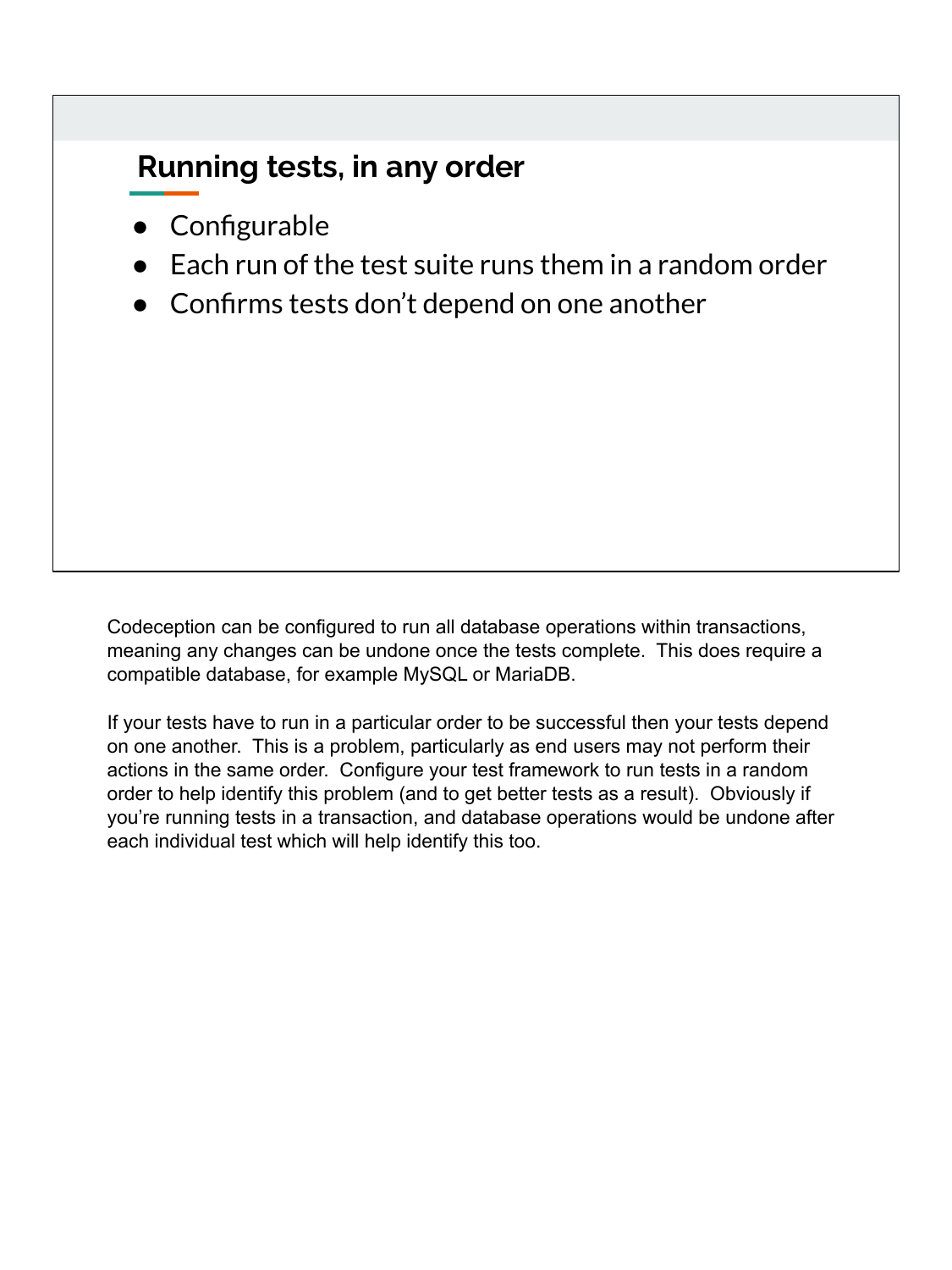#### **Code coverage**

- The amount of your code tested by your, er, tests
- Don't strive for 100%
	- Potentially unattainable
	- Tests are good, but the client pays for features, not coverage

Code coverage details what percentage of your codebase is covered by the tests you've written. This can be calculated by the test framework by use of a "code coverage driver" like "pcov".

While you potentially could test 100% of the codebase (those lines of code have to be doing *something*, it might not be feasible or worthwhile to reach 100%. Ultimately, the product has to work and provide a service / tool to the end user so the majority of the development time should be put into achieving that goal.

Certainly be mindful of the areas that you need more tests, but I'd be hesitant to make writing tests the priority for all developers!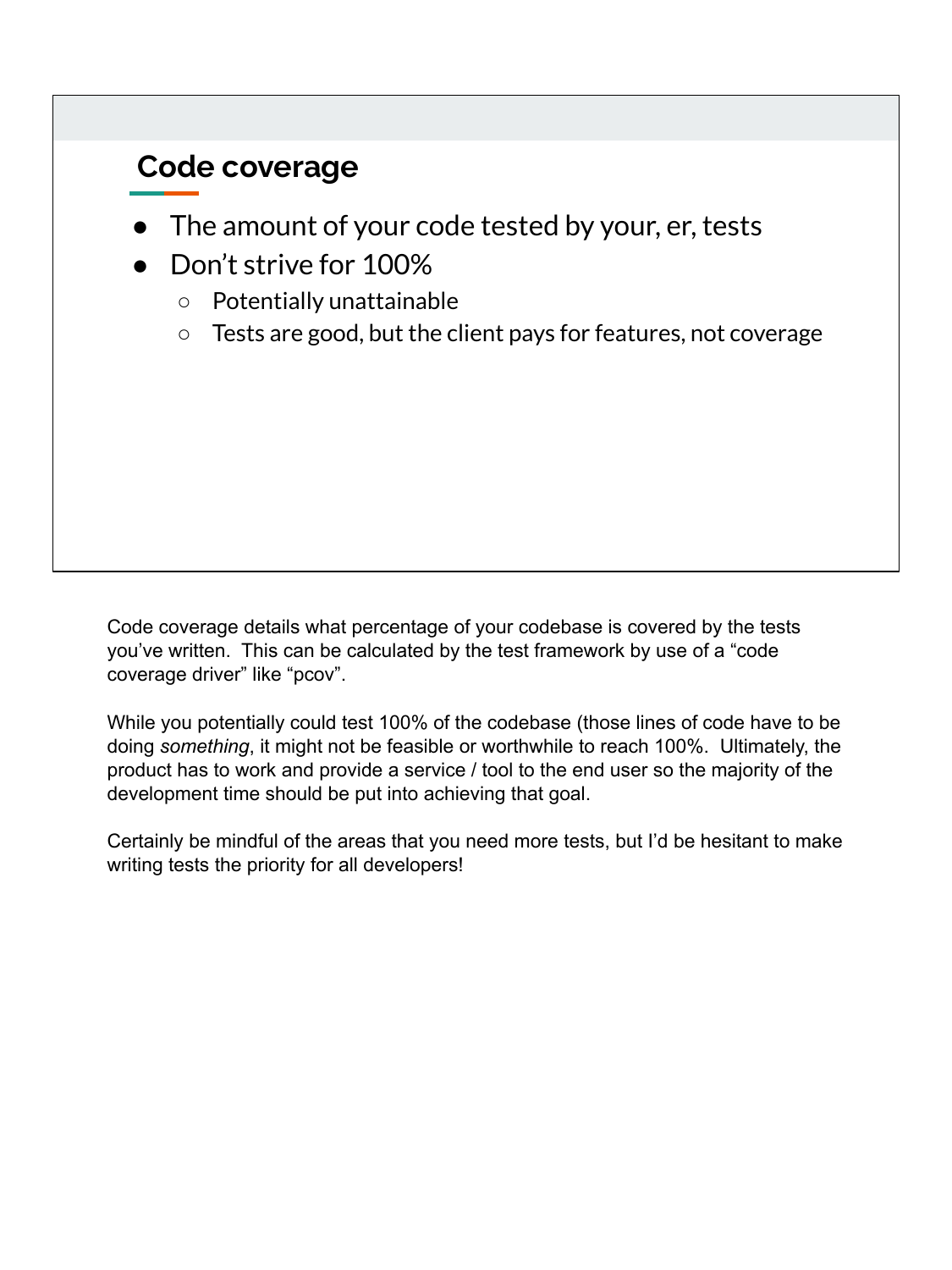|                    | <b>Code Coverage</b> |           |                              |         |                           |       |      |  |  |
|--------------------|----------------------|-----------|------------------------------|---------|---------------------------|-------|------|--|--|
|                    | Lines                |           | <b>Functions and Methods</b> |         | <b>Classes and Traits</b> |       |      |  |  |
| Total              | 70.18%               | 2182/3109 | 49.88%                       | 212/425 |                           | 3.12% | 2/64 |  |  |
| assets             | n/a                  | 0/0       | n/a                          | 0/0     |                           | n/a   | 0/0  |  |  |
| <b>Controllers</b> | 62.79%               | 432/688   | 56.31%                       | 58/103  |                           | 0.00% | 0/16 |  |  |
| helpers            | n/a                  | 0/0       | n/a                          | 0/0     |                           | n/a   | 0/0  |  |  |
| models             | 60,93%               | 616/1011  | 50,50%                       | 153/303 |                           | 5.26% | 2/38 |  |  |
| modules            | 0.00%                | 0/67      | 0.00%                        | 0/16    |                           | 0.00% | 0/8  |  |  |
| <b>u</b> views     | 84.13%               | 1097/1304 | n/a                          | 0/0     |                           | n/a   | 0/0  |  |  |
| <b>Widgets</b>     | 94.87%               | 37/39     | 33.33%                       | 1/3     |                           | 0.00% | 0/2  |  |  |

70% coverage overall is pretty good, especially given I came to the testing space very late in the development cycle.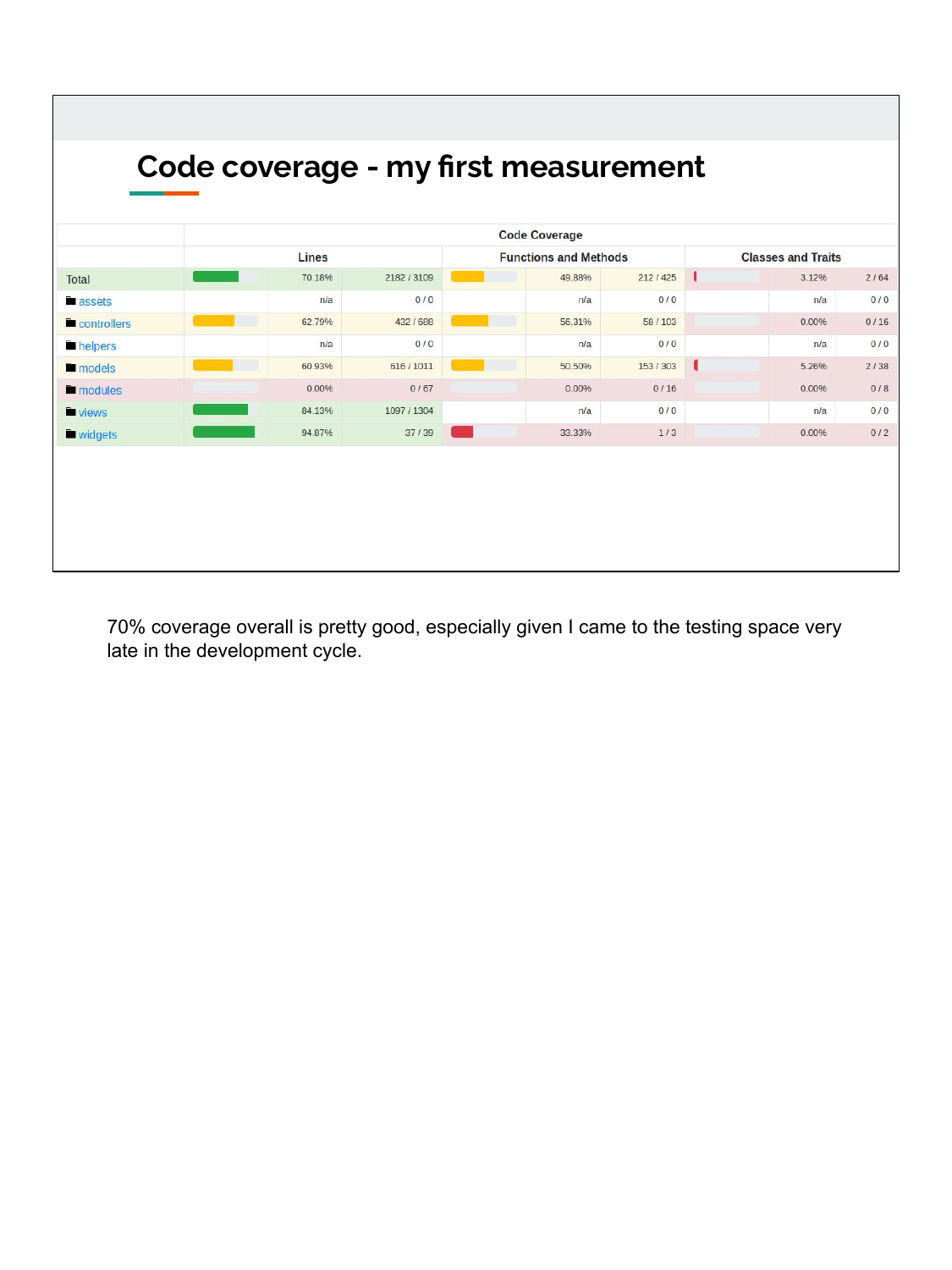| Code coverage - my current measurement |                      |             |                              |                           |   |         |      |  |  |  |  |
|----------------------------------------|----------------------|-------------|------------------------------|---------------------------|---|---------|------|--|--|--|--|
|                                        | <b>Code Coverage</b> |             |                              |                           |   |         |      |  |  |  |  |
|                                        | Lines                |             | <b>Functions and Methods</b> | <b>Classes and Traits</b> |   |         |      |  |  |  |  |
| Total                                  | 75.99%               | 2506 / 3298 | 54.37%                       | 249 / 458                 |   | 8.96%   | 6/67 |  |  |  |  |
| components                             | 44.86%               | 83/185      | 40.00%                       | 18/45                     |   | 25.00%  | 2/8  |  |  |  |  |
| controllers                            | 65.20%               | 459 / 704   | 59.41%                       | 60/101                    | ı | 6.67%   | 1/15 |  |  |  |  |
| core                                   | n/a                  | 0/0         | n/a                          | 0/0                       |   | n/a     | 0/0  |  |  |  |  |
| helpers                                | 100.00%              | 6/6         | 100.00%                      | 1/1                       |   | 100.00% | 1/1  |  |  |  |  |
| models                                 | 74.95%               | 787/1050    | 55.96%                       | 169/302                   | u | 5.56%   | 2/36 |  |  |  |  |
| modules                                | 0.00%                | 0/20        | 0.00%                        | 0/6                       |   | 0.00%   | 0/5  |  |  |  |  |
| <b>views</b>                           | 87.64%               | 1134 / 1294 | n/a                          | 0/0                       |   | n/a     | 0/0  |  |  |  |  |
| <b>Widgets</b>                         | 94.87%               | 37/39       | 33.33%                       | 1/3                       |   | 0.00%   | 0/2  |  |  |  |  |

In this second screenshots there's directories being monitored - some new ones have been added and redundant ones have been removed.

The screenshot shows 75.99% coverage overall, which Codeception considers good.

"Modules" clearly needs some work! In this case, I know there are areas in there that should be tested, as a recent change caused a third party integration module to fail something that went unnoticed by the system owner for months. I should have allowed for that by adding an appropriate test.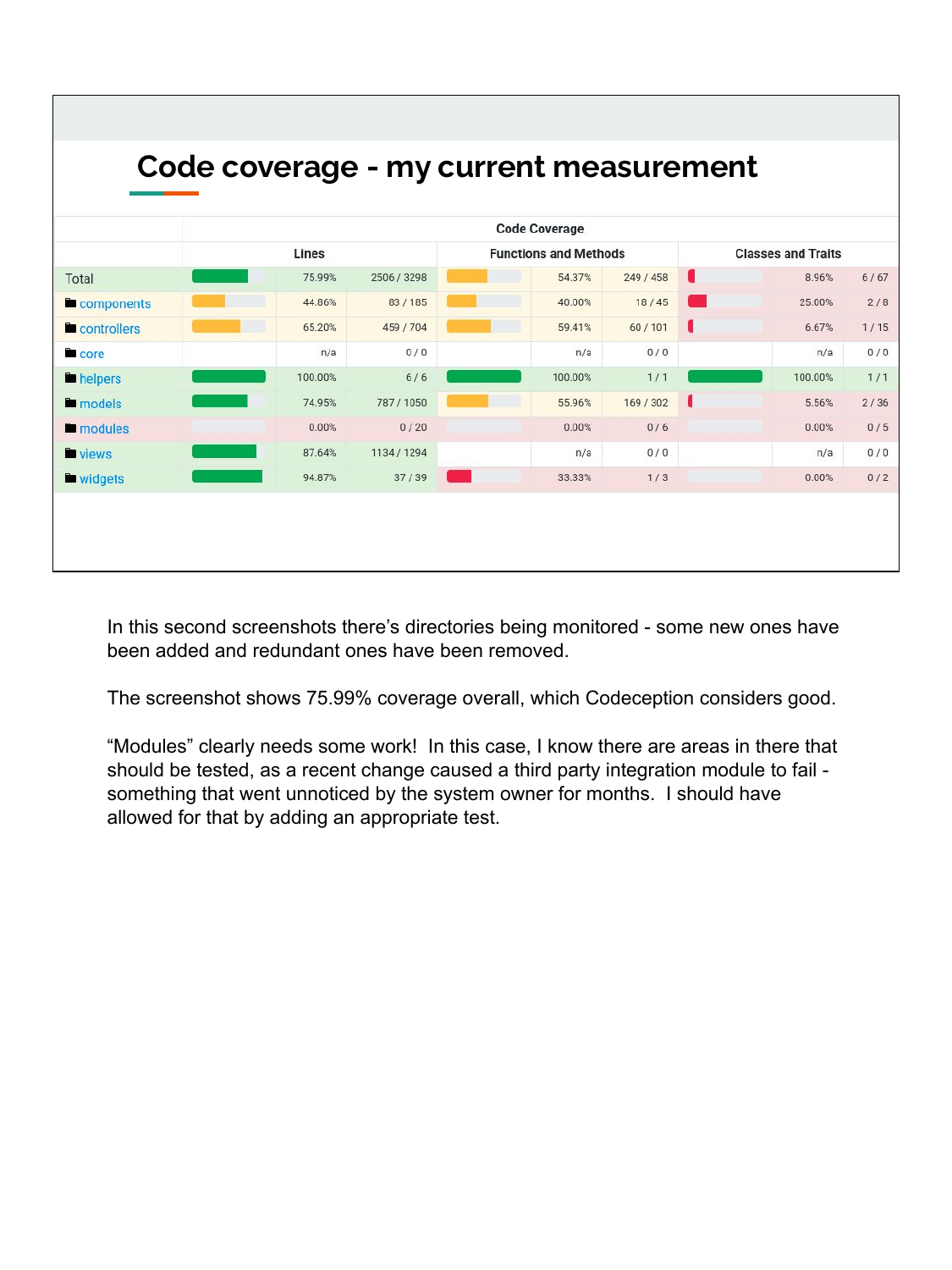#### **Mutation tests**

- I've only dabbled with these
- Mutation tool (e.g. *Infection*) adjusts your code to see if your test still passes
	- If the test still passes then your test likely needs adjustment
- Useful for improving your test writing

First the mutation tool checks all your existing tests are passing. Then the mutation tool changes your code, and it's important to note that it's your code that gets changed by the mutation tool, not the test.

If a test still passes with the modified code (for example changing a "greater than 17" to "equals 17") then something is wrong with your test, and you should fix it. This would be called an "escaped mutant".

At the moment I'm only looking at mutation testing from an academic perspective.

The mutation tool reverts any changes it made to your code.